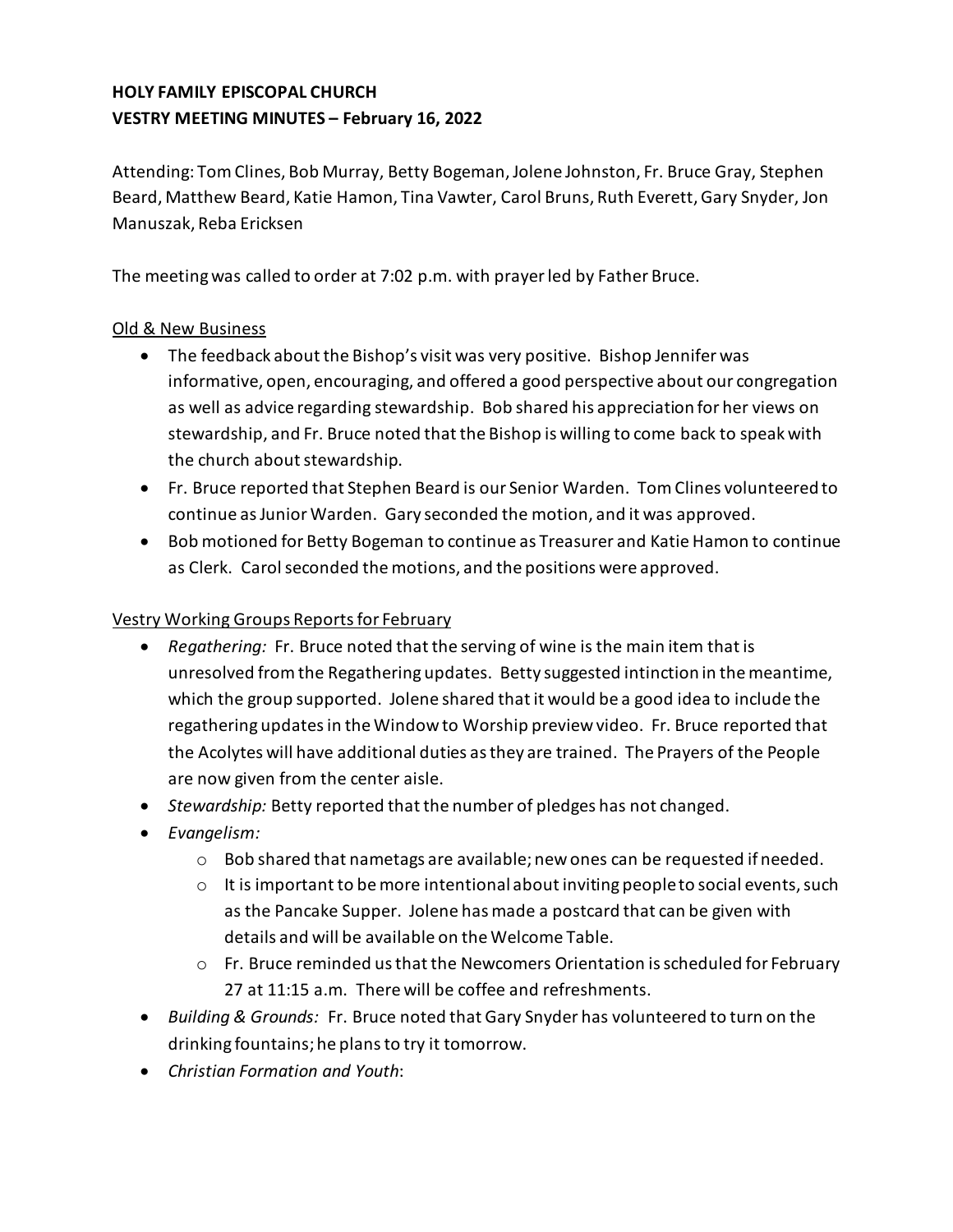- o Ruth gave an update about the Shrove Tuesday Dinner on March 1. Tickets will be sold starting this Sunday at church.
- o Ruth has not heard anything newabout themission trip for the summer, so they may pivot to another option in West Virginia.
- $\circ$  Bob stated that there are two youth and one adult signed up for the Confirmation class.
- $\circ$  Betty inquired about the enrollment in our youth program and whether we should consider making changesto our time/format for Sunday school. Bob agreed that it is a valid point and suggested devoting a future meeting to discussing this issue.
- *Worship:* Fr. Bruce noted the upcoming Lent and Easter dates: Ash Wednesday March 2, Palm Sunday April 10, Easter April 17. He and Stephen plan to discuss and reflect on what would be meaningful forthese services as we are entering a different phase in the pandemic. Tina asked if there is a suggestion box; Fr. Bruce said the Welcome Cards can include suggestions but is certainly open to the idea of a dedicated suggestion box.
- *Missional Outreach:* Lorri sent a reportstating that "Support A Teacher "at Fishers Elementary School is continuing to develop. She hastalked to the counselor and principal, and they are very pleased about the partnership and appreciative ofthe snacks being collected.
- *Racial Reconciliation*: Bob shared that the committee just met this evening. The Film Discussion Program for 2022 continues with the next meeting on February 23<sup>rd</sup>. It will be a Zoom discussion of *12 Years A Slave.* Last month the committee members and spouses attended. It would be great to get more people and youth involved in the future film discussions. We are planning a Desmond Tutu book discussion group in the fall and are attempting to get in touch with a racial equity group in Fishers.
- *Finance & Budget:*
	- o Betty reported that January was a good month for us, but cautioned that there were some pledgers who gave their full amount for the year.
	- $\circ$  It looks like we will have a surplus of approximately \$3000 from the insurance for building repairs. Should we keep this money in the Building Maintenance fund? Bob moved to keep the money in the Building Maintenance fund. Reba seconded, and the motion was approved.
	- $\circ$  Betty recently spoke with Dan about the UBS account which has been losing money. They decided to wait until aftermeeting with the Diocesan finance committee before decidingwhat to do about the account.
	- $\circ$  There is a family who has donated money for the capital campaign, but Betty feels that the money could be more effective in the general fund. Fr. Bruce offered to speak to themabout it.